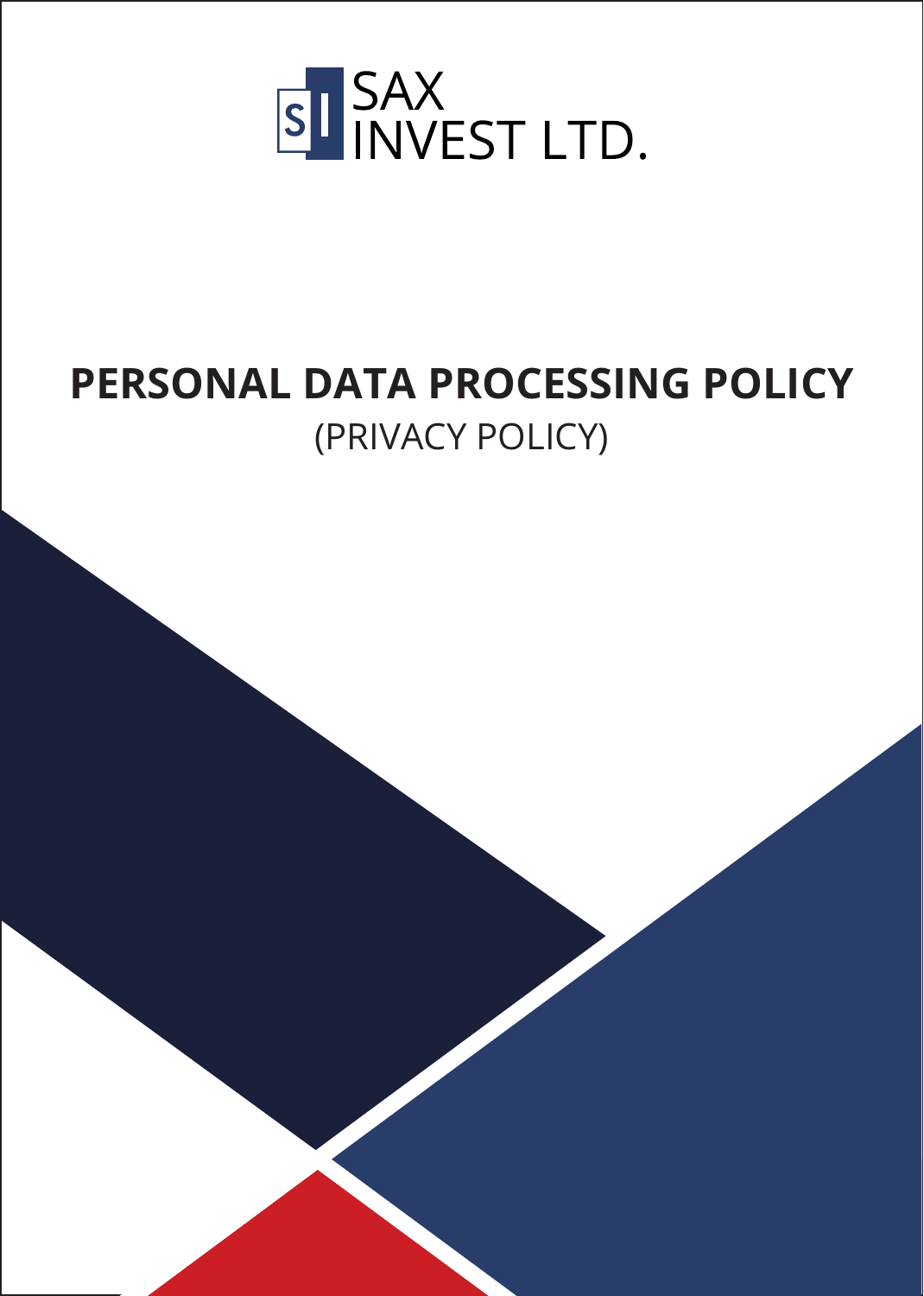## **PERSONAL DATA PROCESSING POLICY (PRIVACY POLICY) SAX INVEST LTD 08/23/2019**

This policy is covered on usage by websites, which are operated under the group of companies SAX INVEST LTD, if it is third-parties application, original site-pages, on behalf of group of the companies SAX INVEST LTD used on the platforms such as Facebook either YouTube, also, the applications which mentioned here ( next — " Ours/ web-site/s " ).

#### **WHAT IS "PERSONAL DATA"?**

Personal data is any information that relates to an identified or identifiable living individual.

## **WHY DO WE NEED PERSONAL DATA TO PROVIDE SERVICES?**

When you visit our website, certain data (for example, your IP address, type of device, type of browser, etc.) is automatically collected by our devices. In some jurisdictions, including EU countries, such information is classified as personal in the relevant regulatory acts on the protection of personal data.

Also the website stores data about how, in what sequence you interacted with the site, including the pages you visited and the links that you clicked on. Data processing and storage of such data allows us to personalize the content of the site and make the visit more efficient and convenient. This data is partially collected using cookies, more detailed information you can find in the Cookie Policy section.

## **HOW WE COLLECT YOUR PERSONAL DATA?**

We receive your personal information from different sources, such as :

Data that you provide voluntarily:

• When you register and fill out forms and questionnaires on the website, communicate over the phone, send us emails or log in to your personal account, you leave your identification, contact, financial and other data;

- When you use SAXINVESTLTD products or services;
- When you subscribe to publications of SAXINVESTLTD or third parties related to;
- When you agree to receive promotional materials and newsletters;
- When you participate in loyalty programs, promotions, surveys, contests SAXINVESTLTD;
- When you leave feedback and comments on the SAXINVESTLTD website.

SAXINVESTLTD in some cases may request certain personal data that you can provide at your discretion. Please note that the request must list the exact personal data that you are requested to provide.

Data collected by the Company automatically:

When you visit our website, certain data (for example, your IP address, type of device, type of browser, etc.) is automatically collected by our devices. In some jurisdictions, including EU countries, such information is classified as personal in the relevant regulatory acts on the protection of personal data.

The website also stores data about how, in what sequence you interacted with the website, including the pages you visited and the links that you clicked on. Processing and storage of such data allows us to personalize the content of the site and make the visit more efficient and convenient. This data is partially collected using cookies, information about which can be found in more detail in the Cookie Policy.

#### **WHAT PERSONAL INFORMATION DO WE COLLECT AND STORE?**

Providing customer service Type of data:

| Provision of the Services | Type of data: identification information (name,<br>surname, country of residence, address and other<br>similar information), contact details (email address,<br>phone number, web page and others), copies<br>and images of national identification documents<br>(passport, id-document, permission of residence and<br>others), financial information (bank account number;<br>bank card number and name of its holder, documents |
|---------------------------|------------------------------------------------------------------------------------------------------------------------------------------------------------------------------------------------------------------------------------------------------------------------------------------------------------------------------------------------------------------------------------------------------------------------------------|
|                           | which confirm the source of fund, and others),<br>documents confirming the fact of political status.                                                                                                                                                                                                                                                                                                                               |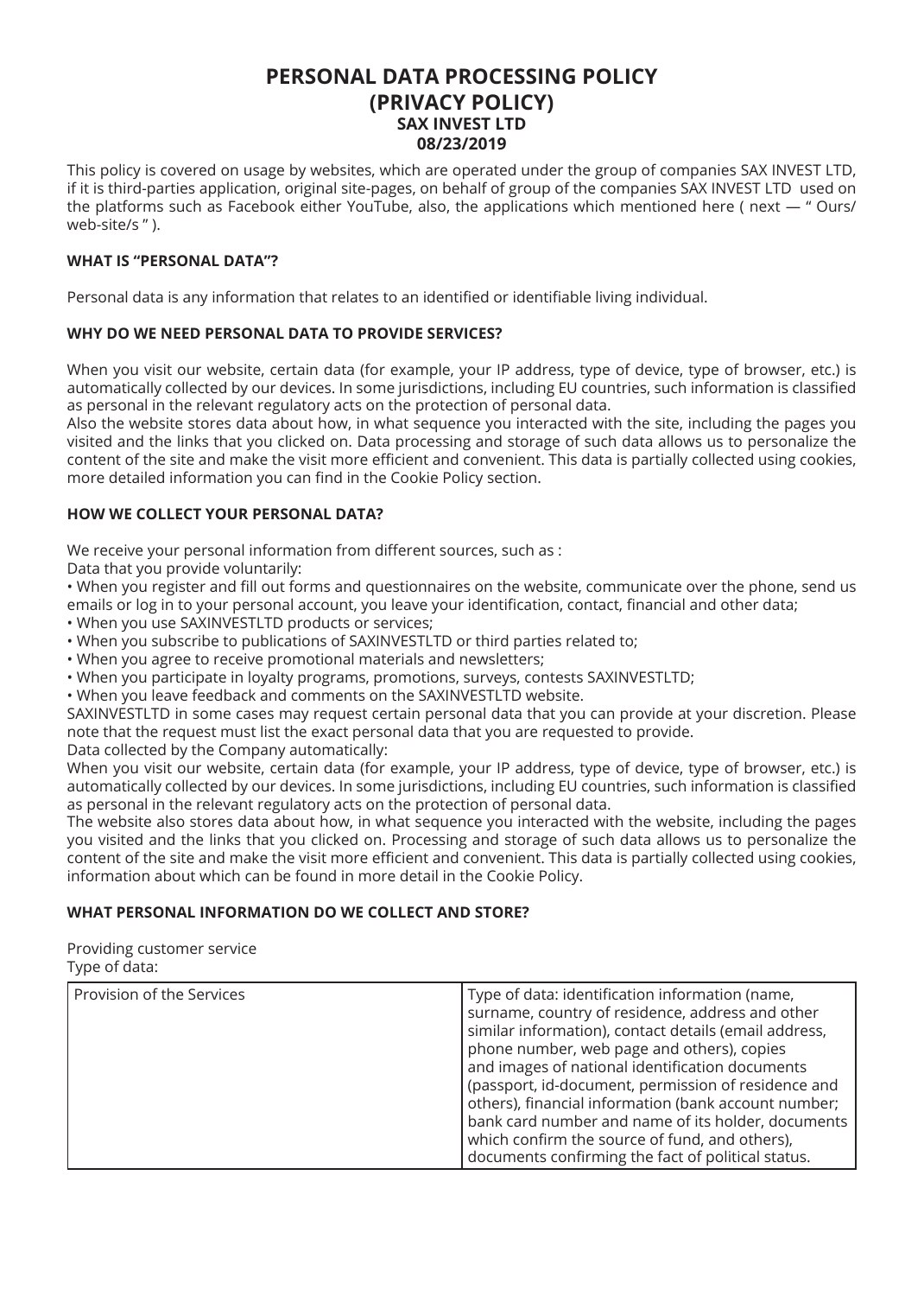|                                                                                                                                  | Purpose: register you as a client, to provide the<br>opportunity to create a personal account where the<br>Client can transfer or withdraw the funds. Also, the<br>provision of the opportunity to use the services of the<br>Company, the provision of the opportunity to carry<br>out non-trading operations in accordance with the<br>Rules for Non-Trading Transactions, the receipt of<br>the opportunity to collect information regarding the<br>occurrence of possible debt to the Company.<br>Reasons: implementation due to the Client                                                                                                                                                                                                                                                                                                                                                                                                                                                                |
|----------------------------------------------------------------------------------------------------------------------------------|----------------------------------------------------------------------------------------------------------------------------------------------------------------------------------------------------------------------------------------------------------------------------------------------------------------------------------------------------------------------------------------------------------------------------------------------------------------------------------------------------------------------------------------------------------------------------------------------------------------------------------------------------------------------------------------------------------------------------------------------------------------------------------------------------------------------------------------------------------------------------------------------------------------------------------------------------------------------------------------------------------------|
|                                                                                                                                  | Agreement, fulfillment of legislative requirements.                                                                                                                                                                                                                                                                                                                                                                                                                                                                                                                                                                                                                                                                                                                                                                                                                                                                                                                                                            |
| Prevention of money laundering and terrorist<br>financing, compliance with regulatory and legal<br>requirements, risk management | Type of data: transactions, finance, identification.<br>Purpose: implementation of the existing legislation;<br>detection, investigation, prevention of money<br>laundering; response to claims; to provide<br>information to the relevant government authorities<br>in cases specified by law. Collection of information<br>is necessary in order to implementation due to the<br>law and to against money laundering, including<br>information "Know Your Client" ("Know your client");<br>information regarding international sanctions or other<br>restrictive measures, as well as information on illegal<br>and political actions of a potential Client, which may<br>affect the Company's decision to cooperate with the<br>Client.<br>Reasons: implementation of the existing legislation.                                                                                                                                                                                                             |
| Marketing                                                                                                                        | Type of data: contacts, consent, and correspondence.                                                                                                                                                                                                                                                                                                                                                                                                                                                                                                                                                                                                                                                                                                                                                                                                                                                                                                                                                           |
|                                                                                                                                  | Purpose: marketing activity and the provision of<br>information regarding the products and services of<br>the Company.<br>Reasons: implementation due to the Client                                                                                                                                                                                                                                                                                                                                                                                                                                                                                                                                                                                                                                                                                                                                                                                                                                            |
| Automated decisions.                                                                                                             | Agreement.<br>TType of data: The psychological profiling by analyzing<br>personal data, using software that evaluates your<br>specific personal characteristics and predicts risks<br>or outcomes. For example, we can analyze personal<br>information about your general behavior on the<br>website and the decisions which you made.<br>Purpose: adoption of automatic decisions, including<br>profiling, assignment to a certain category of interests,<br>risks, offers of loyalty packages, according to potential<br>interests.<br>Automated decision-making is the process of making<br>a decision by automated means without any human<br>involvement. In cases of making an automated<br>decision, you have the opportunity to challenge the<br>decision and require a decision to be reviewed by an<br>employee of the Company.<br>Reasons: implementation due to the Client<br>Agreement, personalization of the website, providing<br>information in accordance with the interests of the<br>user. |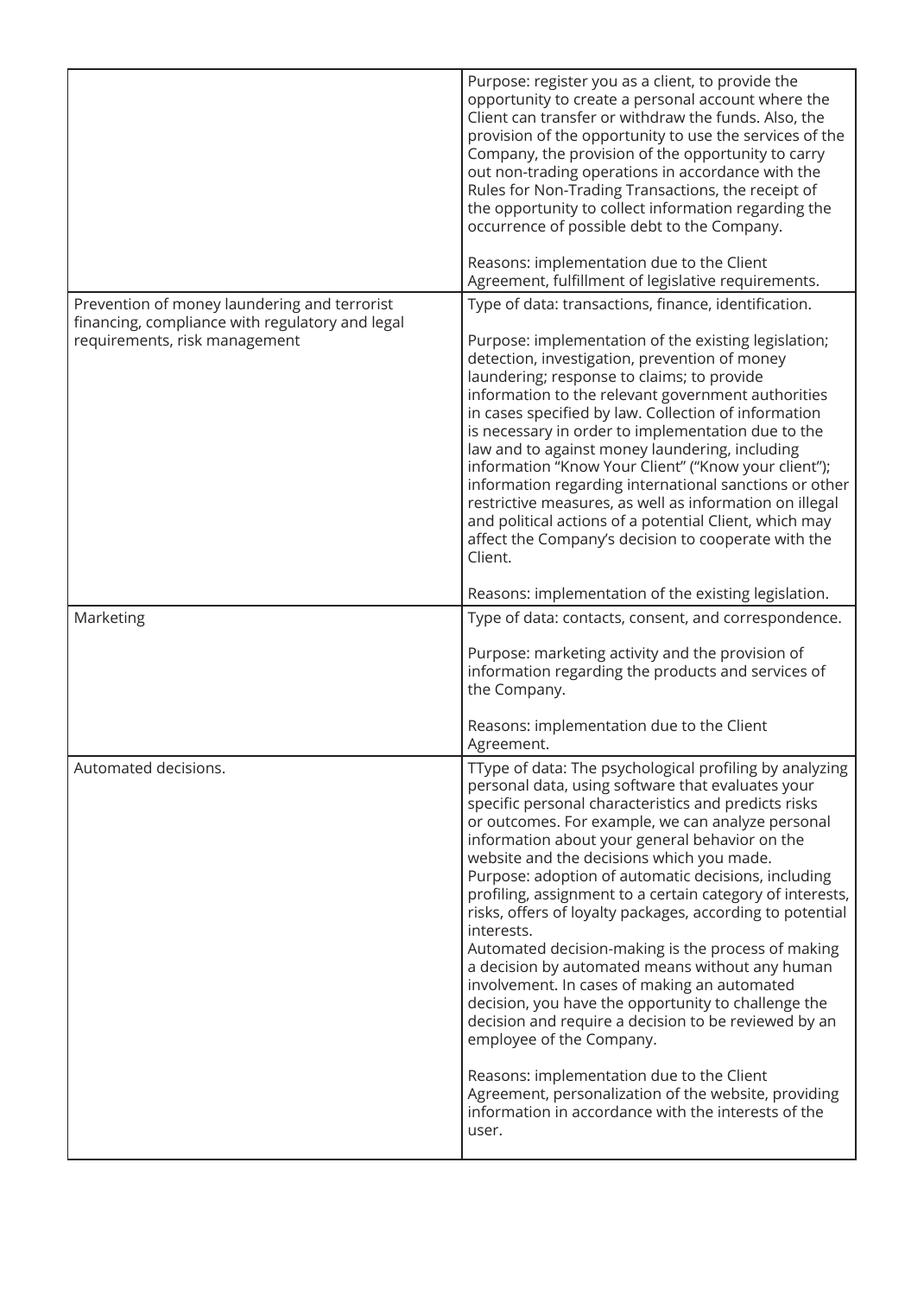Common purposes, for which we can use Your personal data:

- for our services and the fulfillment of our treaty obligations to customers and other third parties;
- for the analysis, processing, and settlement of claims;

• for data analysis, which helps us assess risks, determine the cost of our products and improve the quality of our services;

- to prevent and use cases of fraud, legalization of illegally obtained money, terrorism and other crimes;
- to develop new and improve the quality of existing services;
- to conduct and expand our business activities;
- to perform verified biographical data, if it is permitted by law;
- to provide administrative activities;
- for the implementation and protection of our customers or third parties;
- to cooperate with oversight bodies by which we going under and met its legal obligations;
- for research and development of new insurance products;
- for the audit of our activities; as well as for marketing purposes.

## **TO WHOM PERSONAL DATA IS REFERRED TO?**

SAXINVEST LTD has the right to provide your personal data to third parties in the following cases:

• For companies related to the SAX INVEST LTD group of companies. Since we are an international company, we can share your personal data within the group. Moreover, this information is protected by this Policy and is used for the purposes listed in this document.

• Insurance companies, intermediaries, financial institutions, retrocessionaires and business partners who use your personal information in connection with the provision of services and / or claims processing. For example, we can transfer your personal information to law firms, lawyers for the settlement of claims.

• Service providers who provide us with services and conduct other business with us, for example, IT and analytics service providers, insurance service providers, auditors, and consultants.

• To any law enforcement agency, court, supervisory authority, public authority or professional organization, at their legal request or for the purpose of resolving a conflict.

To any third party, when we sell assets or a company from the SAX INVEST LTD group of companies or a significant share in them. In the event of such a sale or transfer, we will take reasonable and measures so that the acquirer of your personal data takes the necessary steps to protect the received data in accordance with the terms of this Policy.

## **RIGHT OF AN INDIVIDUAL ON STORED PERSONAL DATA**

- The right on access to your personal data;
- The right to correct data stored about you which saved on our service;
- The right to delete all personal data;
- The right to restrict our use of your personal data;
- The right to object against our usage of your personal data;
- The right to receive your personal data; also as
- The right to file a complaint with your local data protection authority.

A request to terminate the processing or deletion of all stored data will be executed by SAXINVEST LTD in accordance with the terms going under relevant legislation, followed by a review of the list of services provided to the User. This does not mean that your data will be deleted immediately, since it will be stored on our server in order to fulfill numerous legislative obligations, in particular, provisions of the Law 13 on Prevention of Money Laundering and the Financing of Terrorism (LN 372/2017), in accordance with by which we are obligated to keep any information collected for at least five years from the date of closure of your Account in order to prevent, detect, analyze and investigate cases of money laundering or terrorist financing activity. After this period, your personal data will be deleted from our records.

## **HOW IS PERSONAL DATA PROTECTED?**

The company adopted all necessary technical and organizational measures to protect all personal data that will be collected and processed.

The measures taken provide a level of security that meets the risks connected with the processing of personal data. In particular, the Company:

- Stores personal data on secure servers.
- Uses encrypted links to transmit data whenever possible in cases when necessary.

• It applies other security measures: firewalls, authentication systems (for example, passwords) and access control mechanisms to prevent unauthorized access to systems and data.

• Regularly reviews the processes for collecting, storing and processing data, including physical security measures, in order to protect against unauthorized access to systems.